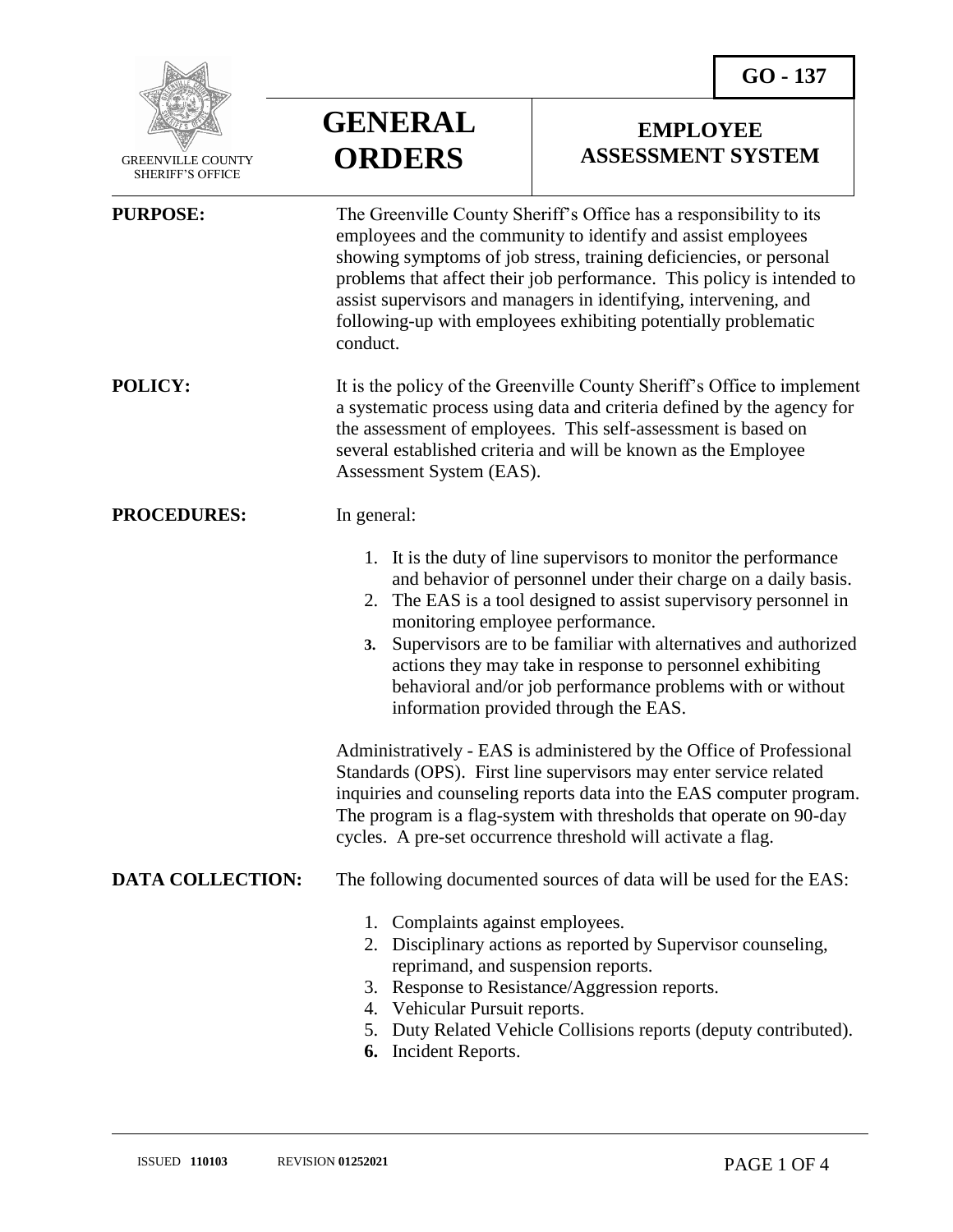| <b>ACTIVATION</b><br><b>CRITERIA:</b> | 90-DAY CYCLE - Cycles will begin January of each year.<br>Activation of EAS occurs when an employee meets ONE or more of<br>the following criteria during a 90-day cycle within a calendar year:<br>Received two or more complaints.<br>$\bullet$<br>Involved in four or more Response to Resistance/Aggression<br>incidents, or eight for members of DPU and K-9 Services, in<br>which the level of force used to gain compliance was<br>hands/feet, electronic stun device, chemical, asp baton,<br>flashlight, or bitten by canine.<br>Involved in more than two authorized vehicle pursuits or one<br>$\bullet$<br>or more unauthorized vehicle pursuits.<br>Received two or more oral or written reprimands or<br>$\bullet$<br>counseling reports.<br>Received two or more suspensions of one day.<br>$\bullet$<br>Involved in two or more duty related vehicular collisions |
|---------------------------------------|-----------------------------------------------------------------------------------------------------------------------------------------------------------------------------------------------------------------------------------------------------------------------------------------------------------------------------------------------------------------------------------------------------------------------------------------------------------------------------------------------------------------------------------------------------------------------------------------------------------------------------------------------------------------------------------------------------------------------------------------------------------------------------------------------------------------------------------------------------------------------------------|
|                                       | (employee contributed).                                                                                                                                                                                                                                                                                                                                                                                                                                                                                                                                                                                                                                                                                                                                                                                                                                                           |
| <b>REPORTING:</b>                     | <b>EAS ACTIVATION REPORT</b> - OPS will be responsible for issuing<br>a report indicating which, if any, employees have been "flagged" by<br>the EAS. The report will contain a listing of the data leading an<br>employee being flagged. This report is intended only as a resource<br>guide for supervisors. This report will be forwarded to Division<br>Commanders.                                                                                                                                                                                                                                                                                                                                                                                                                                                                                                           |
|                                       | <b>EAS EMPLOYEE ACTIVATION SUMMARY REPORT - Unit</b><br>Commanders will within ten (10) days prepare a summary report of<br>the incidents that led to the activation for the employee. This report<br>will contain recommendations, when applicable. This report is<br>intended to assist Unit Commanders in evaluating and making<br>decisions in regard to the activation. This report will include, in<br>addition to the above, the following:                                                                                                                                                                                                                                                                                                                                                                                                                                |
|                                       | 1. Determination if there are any similarities between incidents.<br>2. Determination if a trend or pattern of behavior is indicated.<br>3. Determination if other possible indicators of stress are present,<br>such as tardiness, an unusual amount of used leave, family<br>problems, etc.<br>4. Recommendations.                                                                                                                                                                                                                                                                                                                                                                                                                                                                                                                                                              |
|                                       | <b>EAS EMPLOYEE INTERVENTION FINAL REVIEW - The</b><br>Unit Commander will prepare a final report, which will be forwarded<br>to the Sheriff. The report will summarize final recommendations, if<br>any, made as a result of the EAS activation. A copy of the final report<br>will be submitted to OPS to be maintained in the EAS file. In order to                                                                                                                                                                                                                                                                                                                                                                                                                                                                                                                            |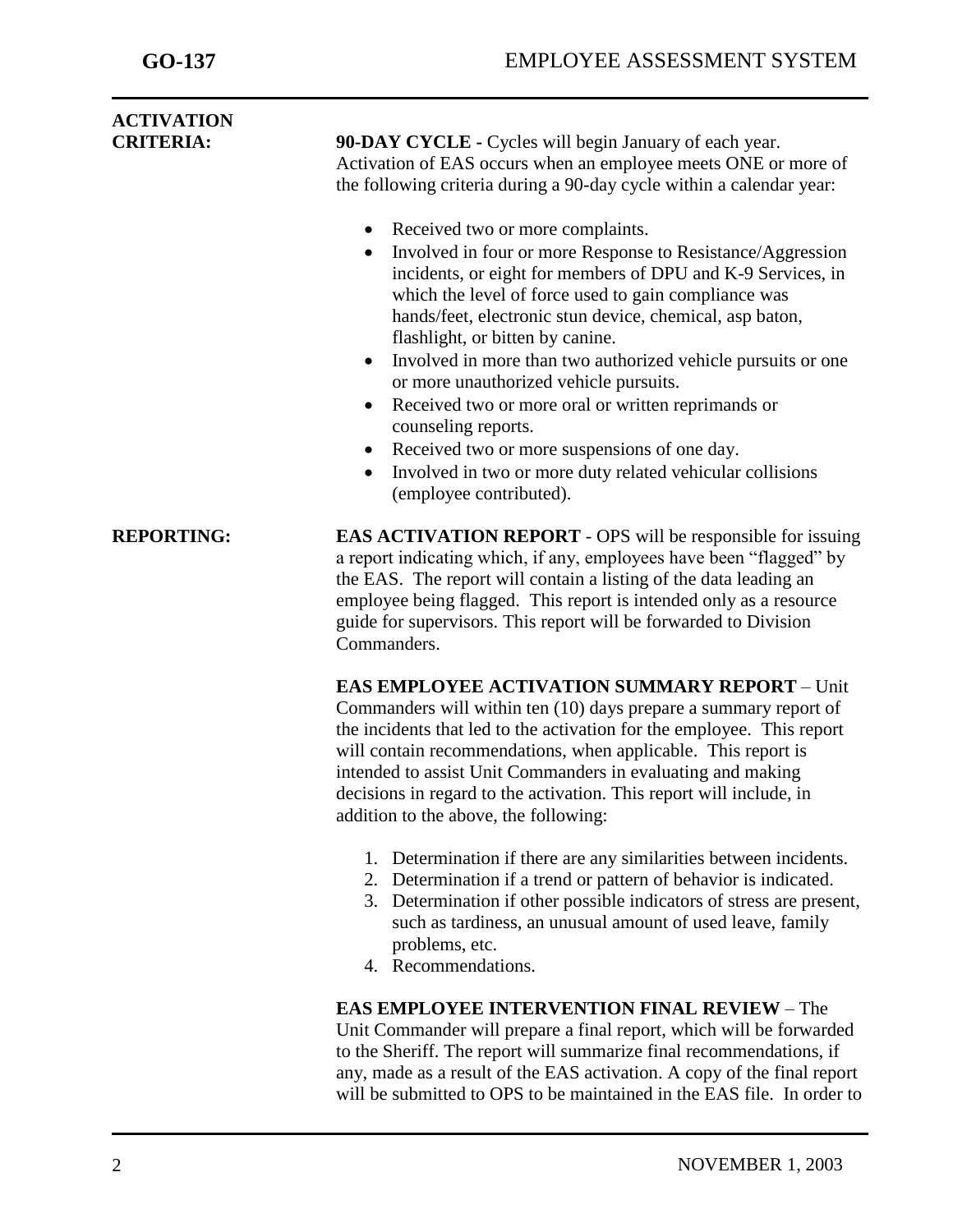j

maintain confidentiality of EAS files, EAS documentation will be stored separate and apart from any other personnel file. The employee will be provided with a copy of the final report.

In the event the Sheriff does not concur with the recommendations made in the report, the Sheriff will notify the affected Division Commander. The Sheriff will discuss the specific concerns with the Division Commander and determine the final disposition.

All reports, will be maintained in the EAS file by OPS and will not be placed in the employees personnel file.

**ACTIONS:** Upon receipt of a "flagged" employee report the supervisor will collect all relevant documentation to the incidents indicated in the report. The supervisor will review the report with the subject employee and encourage him or her to provide insight into the itemized incidents of the report.

> If corrective actions are warranted, the employee's Division Commander, Unit Commander, and supervisor will meet to discuss the report and other relevant information to determine if corrective actions are warranted. The Sheriff and/or additional personnel may be asked to attend when appropriate. These actions may include, but are not limited to the following:

- 1. **NO ACTION** Often the circumstances that activated the EAS are merely part of a competent employee performing his or her duties in a conscientious manner. If the assessment indicates no problem or pattern of behavior exists then no further action is required.
- 2. **COUNSELING OR REMEDIAL TRAINING** The employee may need to be counseled by supervisory personnel regarding specific aspects of his or her job performance. The employee may need refresher training in human relations skills, defensive tactics, cultural diversity, driving, weapons care and management, specific department policies and procedures, etc.
- 3. **REFERRAL TO AN EMPLOYEE ASSISTANCE PROGRAM** - If the issues associated with the EAS activation are determined to be possibly related to factors involving job stress or other issues beyond the work environment, a referral to an employee assistance program may be made. See General Order 138 Employee Assistance Program.
- 4. **REASSIGNMENT** The Division Commander may assign the employee, either temporarily or permanently, to another unit or assignment, if in his/her judgment this action is warranted.